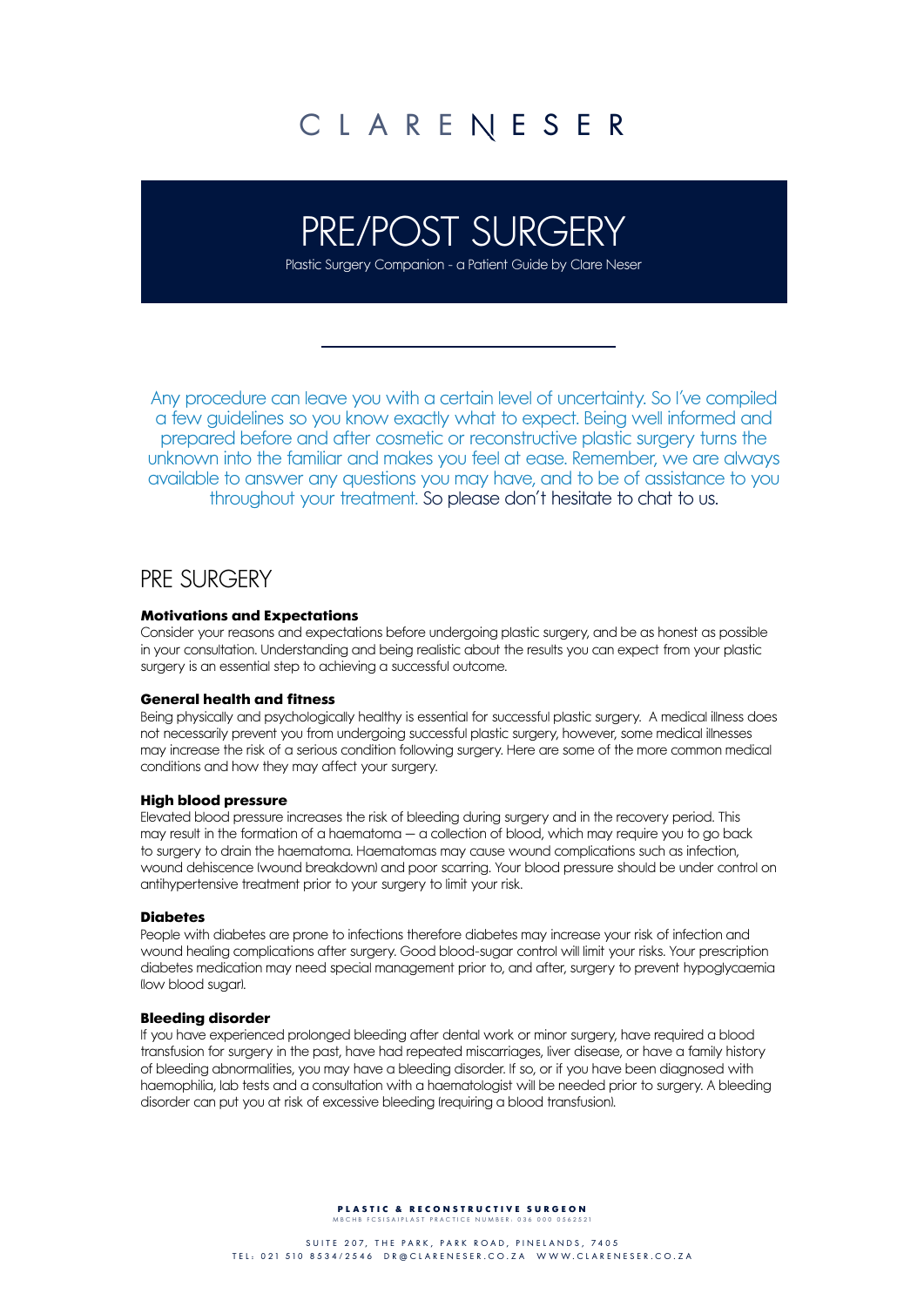## **Blood clots**

Lengthy surgery, age, smoking, oral contraception or HRT (Hormone Replacement Therapy), cancer, obesity, prolonged bed rest and clotting abnormalities can increase your risk of developing a blood clot in your leg (deep vein thrombosis) or lungs (pulmonary embolism). Wearing compression stockings, intra-operative calf pumps and sometimes blood-thinning medication may be needed to reduce this risk. Getting out of bed and gentle walking (with assistance) after surgery will also help your circulation. It's vital to inform your plastic surgeon and anaesthetist if you have had a previous deep vein thrombosis, pulmonary embolism or have experienced multiple miscarriages or have a family history of blood clots.

### **Heart Attack or Heart Disease**

If you have had a recent heart attack this may increase your risk of fatal heart attack or arrhythmia during surgery. If you suffer from heart failure, your heart may not be able to withstand the stress of surgery. Discuss the risks with your plastic surgeon and anaesthetist.

## **Anaemia**

Anaemia, or a low haemoglobin level, will increase your risk of wound-healing complications and may require you to have a blood transfusion in surgery. Blood transfusions do carry a small risk of transmitting blood-borne diseases and should be avoided if possible. Treatment of anaemia with iron supplements may be needed prior to your surgery and consultation with a haematologist may be necessary if you have severe anaemia.

## **HIV (AIDS) and Hepatitis**

HIV (AIDS) carries an increased risk of wound infection after surgery. If you are healthy, on treatment and living with HIV (AIDS), and your CD4 count is above 500 with your viral load undetectable, your surgery risks are similar to that of an HIV-negative person. Hepatitis will preclude you from cosmetic surgery as it may worsen liver disease.

Very importantly, HIV (AIDS) and hepatitis do increase the risk of infection to the surgical team in the case of blood exposure from an accidental sharps injury (an incident in which a needle, blade or scalpel contaminated with an infected person's blood pierces the skin). Your consent to testing and your openness with your plastic surgeon will be appreciated.

## **Multiple Sclerosis**

Plastic surgery in the setting of Multiple Sclerosis is generally safe provided you are in remission and not having an acute relapse. Surgery does stress the body and has been associated with triggering a relapse. You should consult with your neurologist before considering surgery.

## **Asthma and COAD**

Both severe asthma and COAD (Chronic Obstructive Airways Disease) increase your risk of wound complications and lung complications after surgery. The risks of surgery may indeed outweigh the benefits.

## **Rheumatoid Arthritis and SLE (lupus)**

Surgery if you have Rheumatoid Arthritis or lupus runs the risk of increased wound complication and infection, because these connective tissue diseases require treatment with steroids and immunosuppressive medications. Well controlled connective tissue disease should not prevent you from having plastic surgery, but you should discuss this with your rheumatologist or medical physician beforehand.

### Psychiatric illness

A diagnosis of a psychiatric illness in itself does not prevent you from undergoing plastic surgery, provided it is well controlled and you have medical clearance from your psychiatrist to proceed with surgery. Certain mental illnesses such as Body Dysmorphic Disorder should not be treated with surgery and it is advisable to seek psychiatric counselling.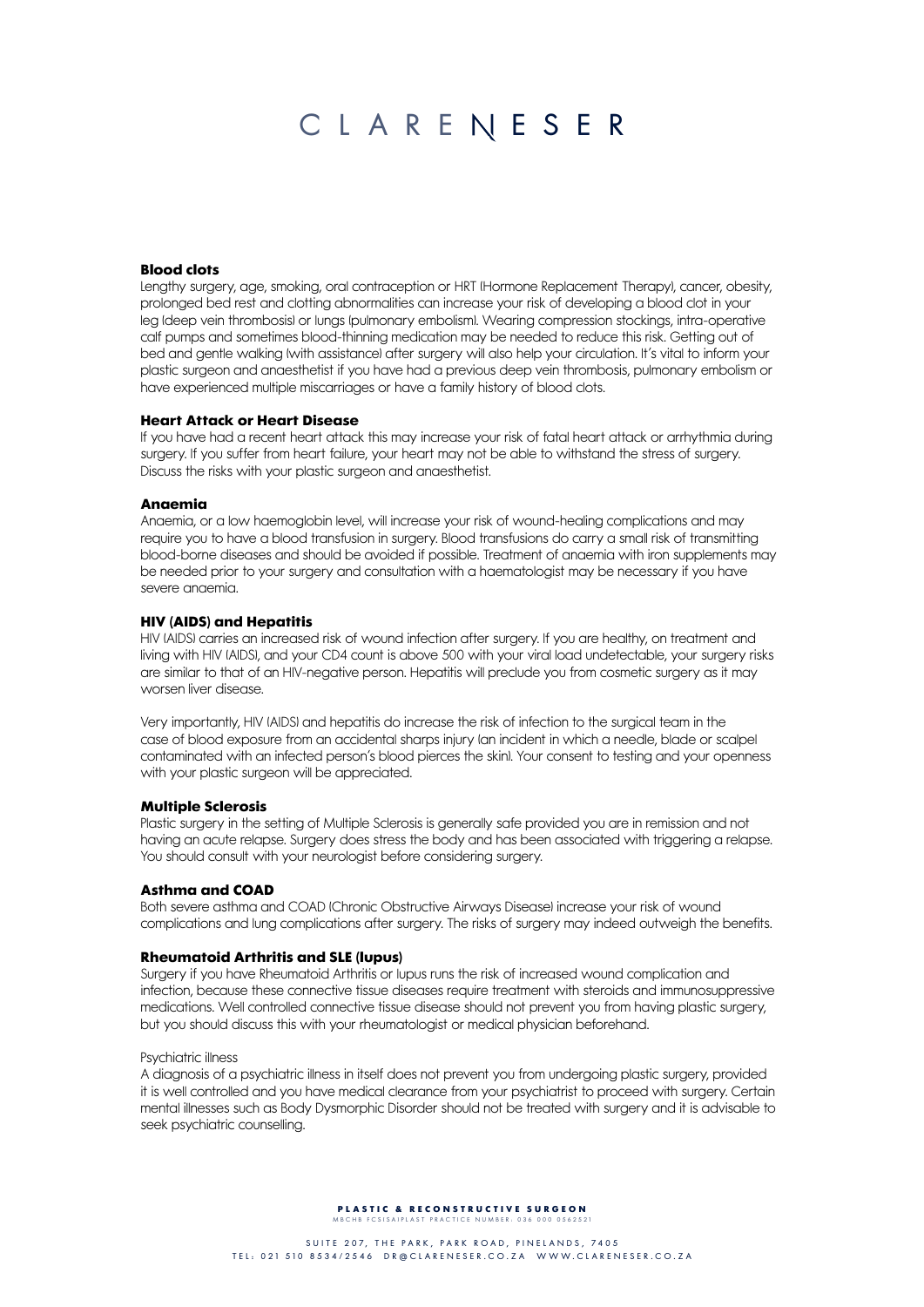## **Medical clearance for surgery**

If you have a medical illness that may affect your ability to have safe surgery or anaesthesia, or are receiving treatment for a medical condition from a specialist physician, e.g. medical physician, neurologist, pulmonologist, haematologist or cardiologist etc. it is advisable to get medical clearance before proceeding with your planned plastic surgery. Medical clearance is a good investment in ensuring your safety during and after surgery.

## **Allergies**

An allergic reaction to medication is potentially life threatening. If you have had an allergic reaction to medication, it is critical to relay this information to your plastic surgeon and anaesthetist, even if the allergy occured once only, or didn't seem severe at the time.

Allergies to Latex or wound dressings can be troublesome and avoiding these products is best. Please inform your plastic surgeon.

## **Medications**

Medications to take: your prescription medication, e.g. your antihypertensive medication should be taken as prescribed by your treating physician and your plastic surgeon.

Medications to stop taking before surgery: Please avoid Aspirin, Ecotrin or Ibuprofen for 10 days before surgery as they can cause bleeding. Paracetamol (Panado) can be taken as an alternative for pain management.

Warfarin is a blood-thinning medication that can cause severe bleeding. If you are taking Warfarin you will need to stop taking it prior to surgery and change to an injectable blood thinner like Heparin or Clexane. Your PI level (Perfusion Index – it measures pulse strength at the time of monitoring) will need to be confirmed to be safe before surgery. Please make sure you are clear on when to stop your Warfarin. This decision will be taken together with your treating physician and your plastic surgeon.

Hormonal treatments such as the oral contraceptive pill, HRT or Tamoxifen can increase your risk of abnormal clotting. Discuss the need to stop hormonal treatments with your plastic surgeon.

Corticosteroids may be prescribed to treat a variety of medical conditions. Long term use of steroids will increase the risk of delayed wound healing, poor scarring and infection. Chronic steroid use must be discussed with your plastic surgeon.

Any change in your prescriptions or new medications, especially blood-thinning medications, should be discussed with your plastic surgeon and anaesthetist prior to your procedure.

## **Supplements**

Please avoid the use of any homeopathic, herbal, Chinese medicine or other supplements for two weeks prior to your surgery. Many of these supplements can cause bleeding, high blood pressure and changes in blood glucose, which may adversely affect your surgery.

Garlic, Ginkgo, ginseng, dong quai, salmon oil and high doses of vitamin E can cause increased bleeding. Echinacea, ephedra, kava and St John's Wort can increase blood pressure and cause drug interactions. The use of multivitamins is generally safe but should be cleared with your plastic surgeon.

## **Pregnancy**

If you are a woman of child-bearing age, it is advisable to make sure that you are not pregnant prior to surgery. Take a pregnancy test to confirm that you are not pregnant. Elective plastic surgery and anaesthesia may pose unnecessary risk to your pregnancy.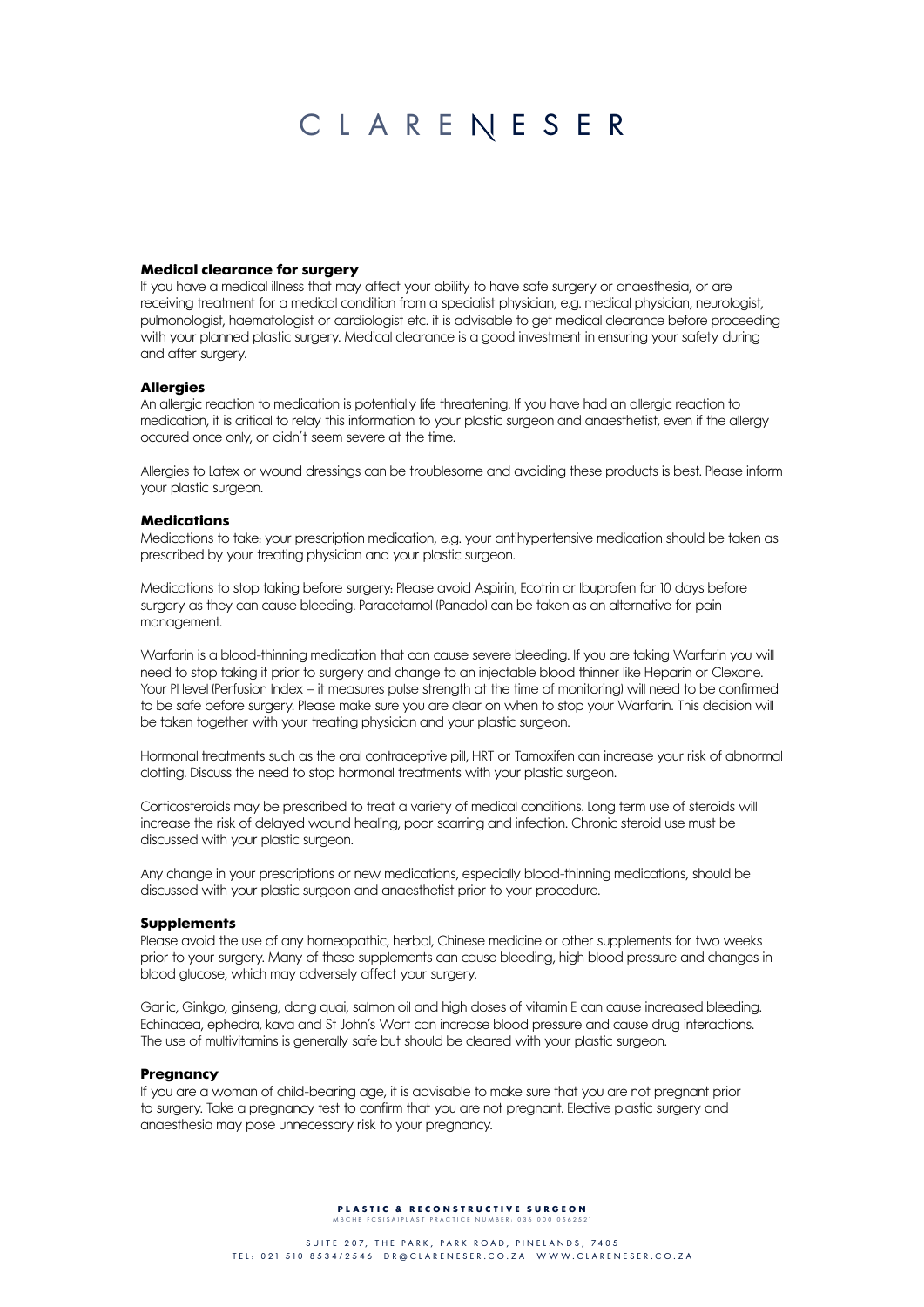## **Obesity and dieting**

It is best to be at your ideal weight when undergoing plastic surgery. However, a crash diet to get to your ideal weight a few weeks prior to your surgery is definitely not a wise decision. Depriving yourself of essential micronutrients, minerals and proteins prior to surgery may have a detrimental effect on wound healing. The safe approach is not a quick-fix solution. The safe approach is a lifestyle change, set in motion many months before your surgery. A healthy eating plan and regular exercise will help get you as close as possible to your goal weight. Enlisting the help of a knowledgeable dietician may be necessary to help you achieve your goal.

Occasionally, plastic surgery can be performed to kick-start a healthier exercise regime. For example: when an abdominal panniculus (flabby, hanging tissue) or excessively large breasts limit physical activity. What about liposuction? Unfortunately this is not a quick-fix solution to weight loss. Liposuction is ideally suited to shape and contour a specific problematic area that is diet resistant, such as the inner thighs or love handles. Liposuction is not a treatment for obesity.

## **Smoking, Recreational Drugs and Alcohol**

It is very important to avoid smoking or secondary smoke six weeks before your surgery and during your recovery period. Smoking is proven to delay healing and is associated with an increased chance of complications after surgery. These include delayed wound healing, wound dehiscence (wound breakdown), poor scarring, infection, breathing problems and blood clots (venous thromboembolism). Please avoid any nicotine containing products − cigarettes, cigars, pipes and nicotine replacement therapy or e-cigarettes.

Avoiding alcohol before and after surgery is advised. Chronic heavy drinking can lead to liver disease which may affect the metabolism of certain medications and anaesthetic agents. Please inform your plastic surgeon and anaesthetist if you suffer from alcoholism or alcohol dependancy as this will increase your risk of life-threatening alcohol withdrawal syndrome after surgery.

The use of recreational drugs can place you at risk of increased complications during surgery and anaesthesia. Drugs like cocaine can dangerously raise your blood pressure, causing bleeding and may cause fatal arrhythmias.

It is very important to be honest about your recreational drug use. Avoiding recreational drugs two weeks prior to surgery is important to limit complications. In the recovery period you should not take prescription medication with recreational drugs or alcohol as this can lead to life-threatening drug interactions.

## **Financing and Medical Aid**

## Medical aid schemes do not cover cosmetic surgery.

Reconstructive plastic surgery is covered, at least in part, by your medical aid scheme. It is essential to confirm authorisation for your procedure prior to surgery. Financing for cosmetic surgery is possible through cosmetic financing companies. My team will gladly assist you with authorisation and financing advice.

## **Risks and Complications**

Although complications are rare, they do happen and it is essential to be aware of them. Surgical complications include: Bleeding, bruising, infection, swelling, seroma (fluid collection), wound dehiscence, delayed healing, wound necrosis (cell death), fat necrosis, pigmentation, unfavourable results and scarring.

Modern anaesthesia has a very good safety record but complications can occur. Possible anaesthetic complications: Nausea and vomiting, difficulty passing urine, sore throat, nerve damage, chest infection, allergic reaction, brain damage, stroke or paralysis, heart attack, blood clots in the lung or legs.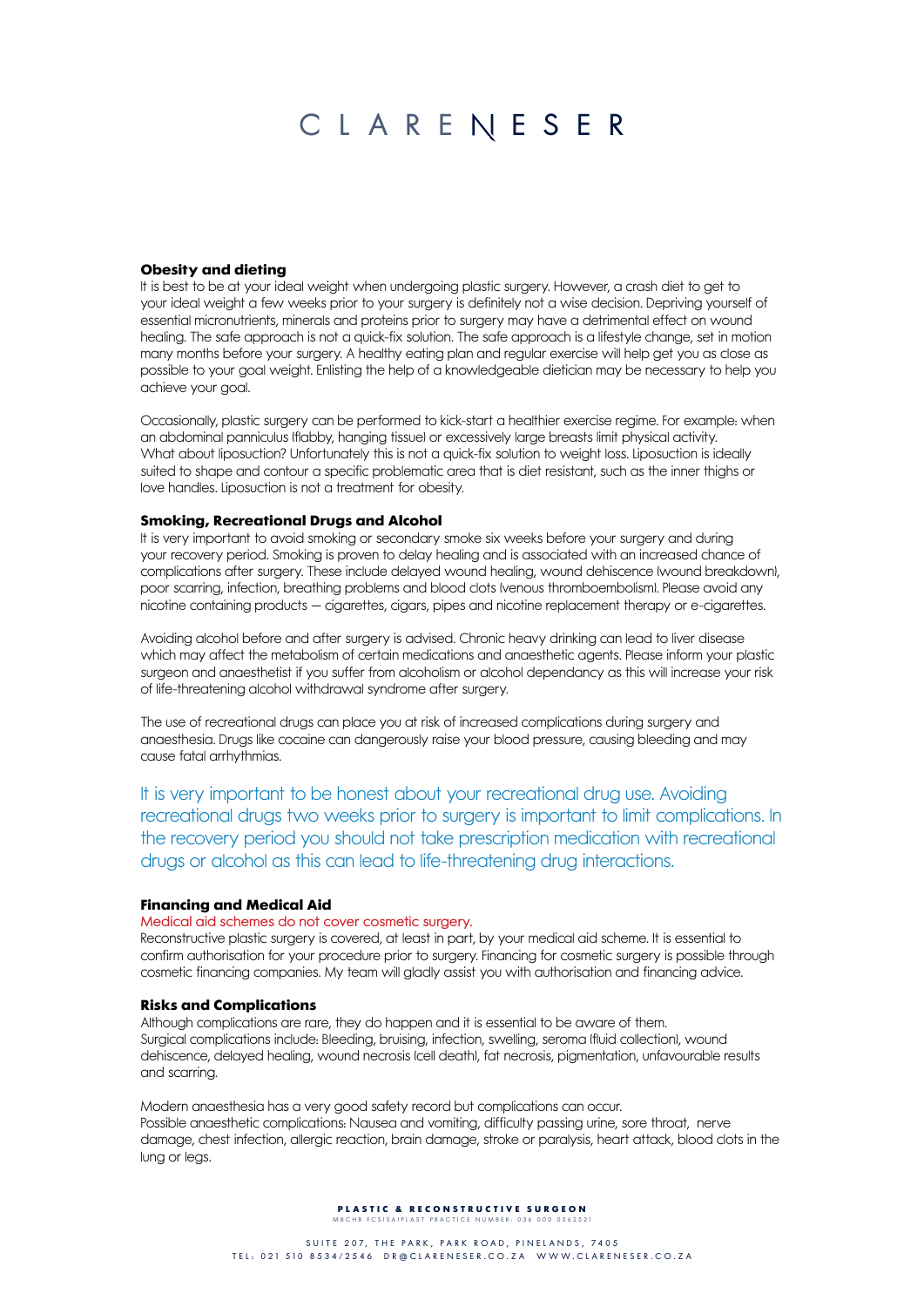Please discuss the specific complications associated with the procedure you are planning with your plastic surgeon and anaesthetist.

## The night before surgery and the day of surgery

Have a good sleep the night before your procedure. A late night of clubbing and drinking is not a good idea. Be rested and ready for your plastic surgery.

Remember to not eat anything in the 6 hours before your surgery – only drink 50 ml of clear fluids such as water or diluted apple juice if necessary. If you are having a procedure under general anaesthesia this should happen 2 hours before your procedure at the very latest

## **On the morning of surgery**

- You can brush your teeth without swallowing water.
- Avoid cosmetics on the area planned for surgery.
- Take your prescription medication with a sip of water.
- If you are menstruating, use a sanitary pad rather than risk forgetting to remove a tampon.
- Wear your spectacles and not contact lenses.
- Leave your jewellery and valuables at home.

## **What to pack**

- Prescription medication.
- Toothbrush and tooth paste
- Toiletries
- Feminine hygiene products
- Comfortable clothing and sleepwear such as zip- or button-up tops and loose bottoms
- Comfortable shoes, e.g. slip ons
- A light read may be helpful to keep you distracted while you wait for surgery.
- Medical aid membership card and ID book

## **DO**

- 1. Be on time
- 2. Remember to set your alarm.
- 3. Please leave enough time to get to your appointment on time.
- 4. Remember to account for rush hour traffic.

Please don't hesitate to contact us. We are always available to answer any questions you may have and to be of assistance to you, throughout your treatment. So, go ahead and get in touch.

## **FOR MORE INFORMATION contact Dr Clare Neser Email dr@clareneser.co.za Tel +27 21 510 8534/2546**

**PLASTIC & RECONSTRUCTIVE SURGEON**<br>MBCHB FCSISAIPLAST PRACTICE NUMBER: 036 000 0562521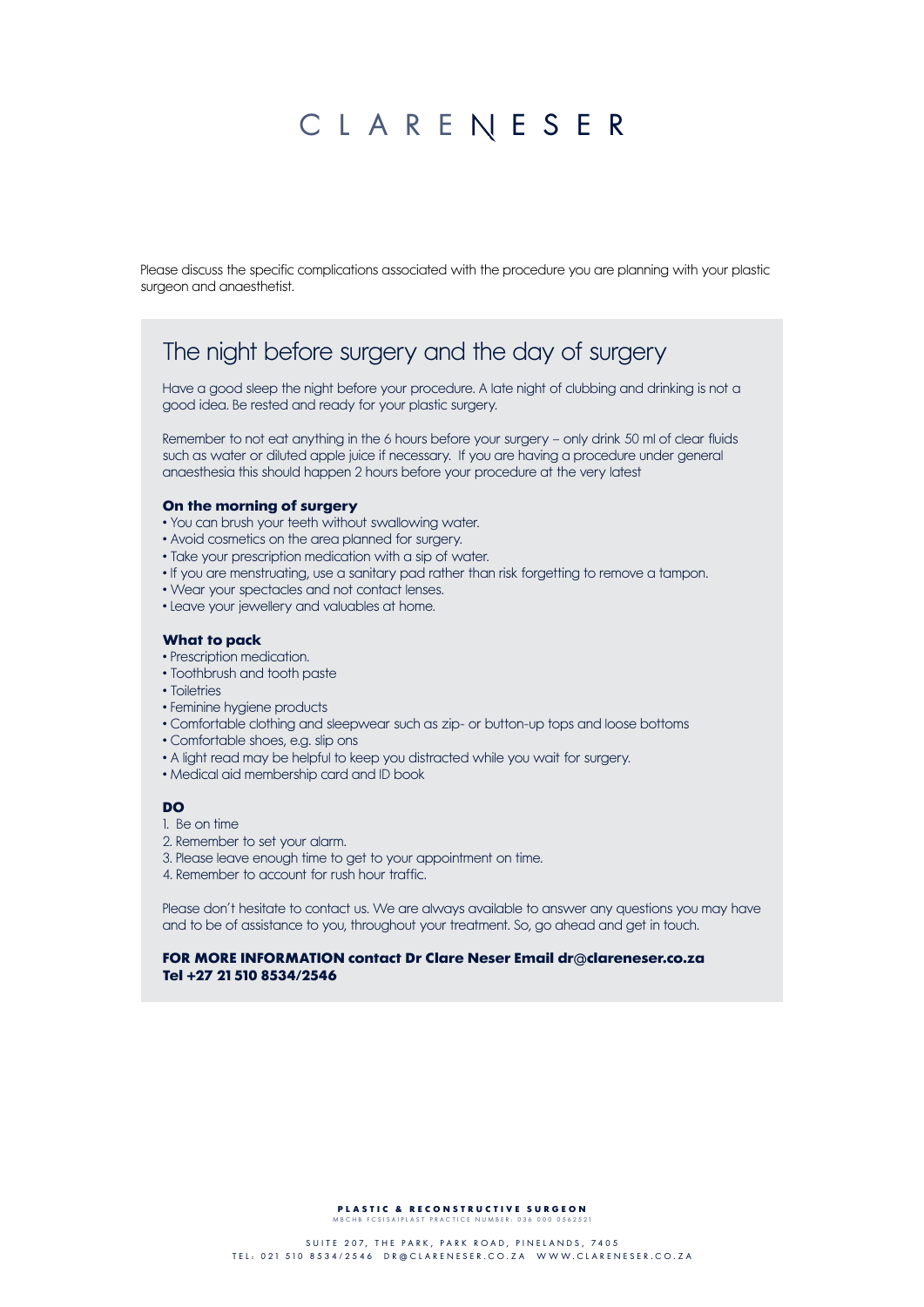## POST SURGERY

Recovery after surgery will take time, so don't rush it. Allow yourself time and space to heal. Be prepared and know that we are here to assist you throughout your recovery. Remember, we are always available to answer any questions you may have and to be of assistance to you, throughout your treatment. So please don't hesitate to get in touch.

## **Prepare your 'recovery nest'**

Take some time to prepare your home for convenience and accessibility. You should be prepared with some books, magazines and maybe some DVDs or a TV series to keep you entertained during your recovery. Put unfinished work or studies aside - after anaesthesia you will be too tired to concentrate on intellectually taxing activities.

Have some extra pillows handy for positioning yourself comfortably. Have some light throws or blankets handy too. Linen protectors can be very useful after surgery to protect your sheets. Have a clean set of sheets handy.

Position a side table within easy reach of your bed, and pack out the things you will need after surgery treats like mints, Sparkles or gums; tissues; Lip-ice; water; straws; your supply of entertainment including the remote control; phone and chargers; and prescription medication.

## **Programme your phone with important numbers like our office numbers: (021) 5108534/2546 and after hours number: 076 8128559**

Your kitchen and fridge should be stocked up. You are not going to feel like making any effort in the kitchen. Organise your kitchen and fridge so that everything you need is easy to reach. Buy or pre-cook single portion meals and have small sized drinks handy for convenient eating and drinking. Remember to have some healthy snacks handy too.

Arrange your bathroom to make sure that the items you use frequently are easy to reach. Make sure you have enough sanitary products and toilet paper available. **also stock up on micropore tape, gauze, dressings and baby shampoo.**

Organise your cupboard to have your comfortable sleepwear within easy reach. Loose bottoms, button up tops or night-shirts are convenient especially after breast or body surgery.

Have some cash on hand for your caregiver to use to stock up on food or necessary items for you.

## **contingency plans for kids and pets**

If you have young, energetic children who wake you in the morning by jumping on your bed, or need to be picked up often and may not understand your reluctance to do so, you may want to arrange for them to visit their grandparents for a few days or consider prolonging your in-hospital stay.

Although short walks are important for your circulation, a walk around the block with your labrador is not quite what the doctor ordered. If you have a dog, consider arranging someone to walk your dog for the first few times until you are able to do so. Remember to stock up on enough pet food and kitty litter if needed.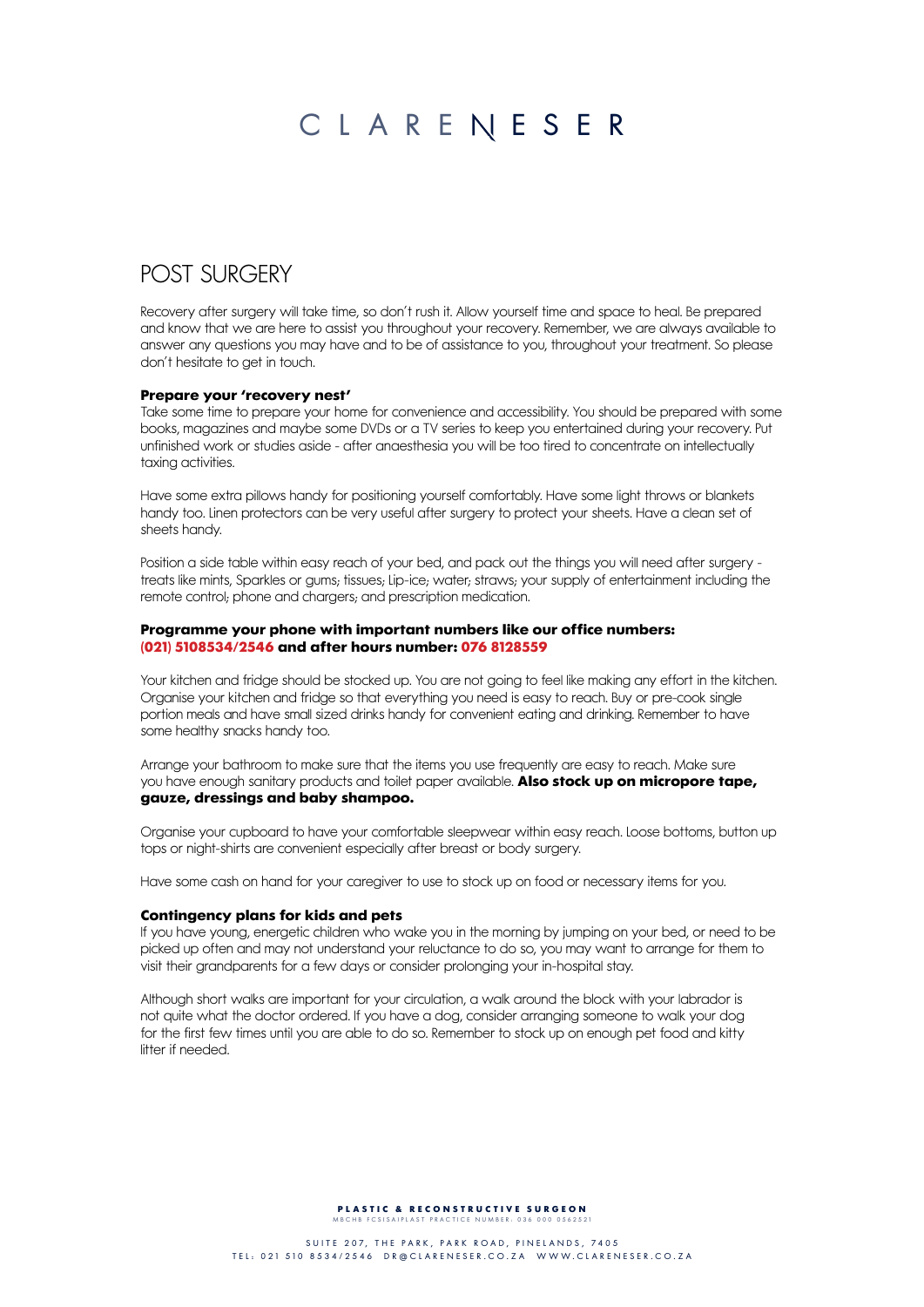## **Recovery down-time guide**

After your surgery you will need to give your body time to heal. Rest and relaxation is the name of the game. Every person heals and recovers at their speed. For some it will be faster and for others it may take a little longer. It is best to schedule enough time for recovery, rather than trying to rush back to work or a social engagement.

As a general guideline, recovery down-time for abdominoplasty, body lift, combined body and breast procedures and breast reconstruction with an abdominal flap is about six weeks.

The first two weeks you will be home bound, mostly in bed and on the couch, the next two weeks you will feel stronger and will be able to do the light home activities of daily living. By week 4 you can do nonstrenuous activities like gentle walking on a treadmill or cycling on a stationary bike and by week 6 you should be back to doing most of your activities.

You won't be able to drive a car for 4 weeks after most upper body, breast or body contouring procedures. And you should not lift any heavy objects or do activities that place strain your wounds. This includes picking up a baby or toddler.

You should feel well enough for sexual activity by week 3 of 4. Lower body surgeries like abdominoplasty or body lifts may take a bit longer. Be careful with your wounds and don't over-exert yourself.

Recovery after breast reduction, breast lift, breast augmentation and liposuction is four weeks. Recovery after most facial procedures such as face and neck lift, facial fat grafting, and rhinoplasty is four weeks. Eyelid surgery (blepharoplasty) recovery time is two to three weeks. Bruising and swelling may still be visible for some time.

Obviously if you have a physically demanding occupation, you may require a longer recovery period. As a rule of thumb: "if it hurts you are not ready to do it".

## **Get moving early**

It is important to get out of bed after the surgery. This must be done with the help of a nurse or physiotherapist while in hospital. You should sit out of bed, in a chair and take short walks to keep your circulation going. Walk with assistance. This is important as you may feel light-headed and could fall. If you have had an abdominoplasty you will need to walk bent slightly over for the first week or two, to avoid straining your wounds.

Take deep breaths and cough to clear your chest, but support your wounds when you cough.

## **Going home after your plastic surgery**

When going home it is important to have a friend, family member or caregiver with you to help during the recovery period. It is also important that they drive you home. Share this 'Plastic Surgery Companion - a Patient Guide' with them. The extent of your surgery will determine the level of care you need, but it is really nice to have someone around to help you especially for the first few days following a procedure.

## **Wound care basics**

Wound care is simple - keep your wounds clean and they will heal.

A general guideline to wound care is to clean your surgical wounds with baby shampoo or a mild antimicrobial wash, removing any clots or old blood on the wound edges. Pat dry and replace the dressings. Repeat daily. Remember to wash your hands before doing your dressings.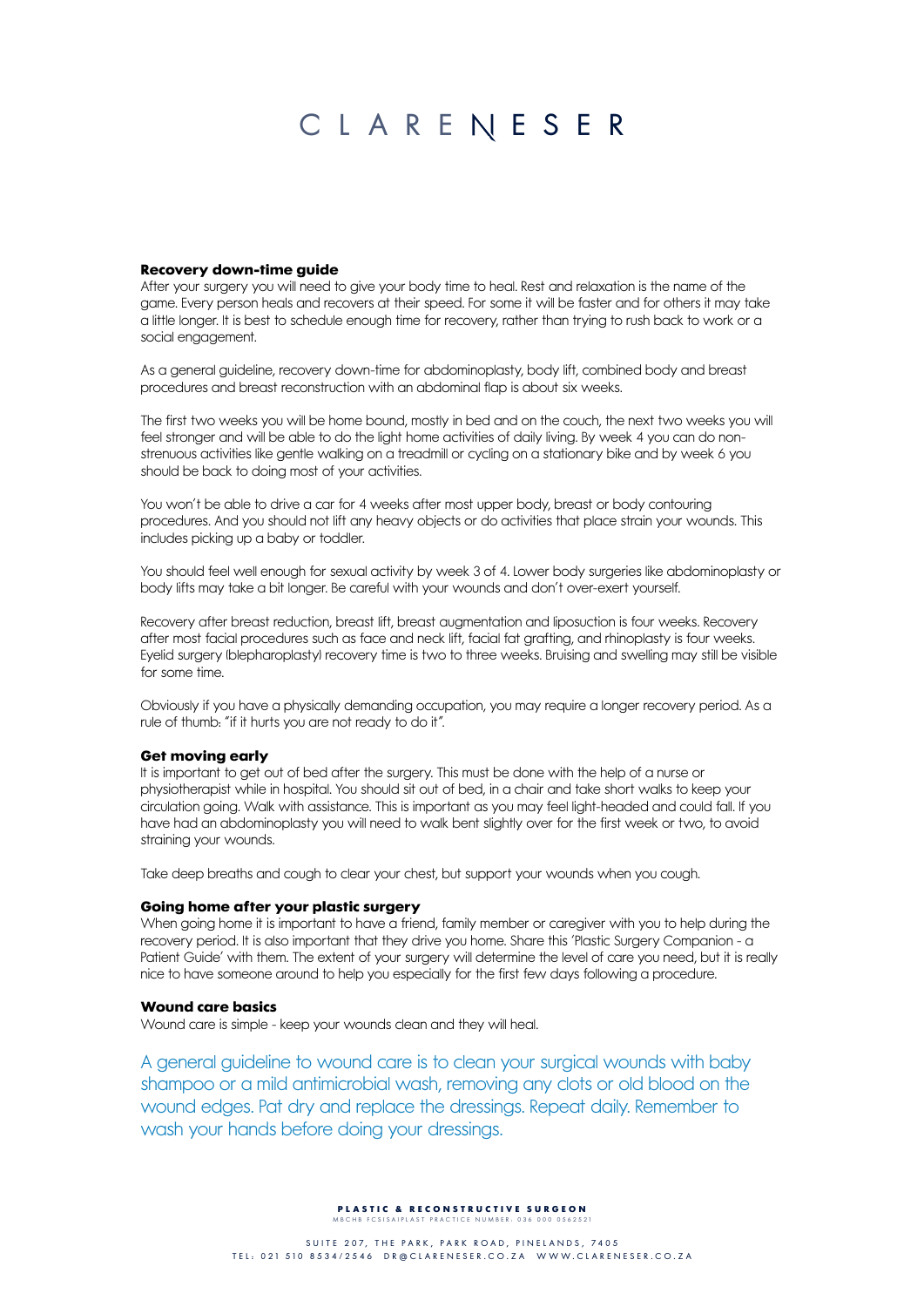If you have wounds with secretions such as after liposuction, sanitary pads provide an excellent absorbent dressing that can be held in place with micropore tape, or under a post-surgical pressure garment.

On clean and dry post-surgical wounds, flesh-coloured micropore tape can be applied to the wounds. These need only be replaced every two to three days, or when they peel off spontaneously. Getting the micropore tape wet when showering is not a problem, simply gently pat the micropore dry.

I recommend taping for a three-month period after surgery to support wounds while they mature and grow stronger.

## **Prescription medication**

Take your pain medication as prescribed to control your pain. You may experience nausea in the early post-operative period. It is important to take anti-nausea medication as prescribed to alleviate symptoms. If an antibiotic is prescribed post operatively, please use it as directed and complete the course. You should continue your regular chronic medication as prescribed, unless otherwise advised by your plastic surgeon.

## **Washing and showering**

For the first 2 days after surgery you should not submerge wounds. Depending on the surgical procedure bed-washes may be required for the first few days. Thereafter you can take a shower, but with assistance. Assistance is important when you shower, as you may feel light-headed when standing up in the shower. A shower chair may be handy for sitting in the shower. You can shampoo your hair. If you have had facial or scalp procedures, you will initially need assistance with washing your hair.

## **Eating and drinking**

You can eat normally after surgery, but a liquid or soft diet is easier in the first days after surgery. A high protein diet will help with healing. Drink plenty of fluids to stay well hydrated. Constipation may be a problem. Short walks and drinking plenty of water will help, but medication can be used, if needed, to avoid straining.

## **Sleep**

Sleep is your body's way of recharging its batteries. After surgery you will be tired and in need of extra sleep. This is due to the effects of general anaesthesia and to the stress of surgery itself. Allow yourself lots of beauty sleep time. Have plenty of pillows handy to help you lie in a comfortable position. But remember to take gentle walks to get your circulation going.

## **Cool compress**

After eyelid, face or nasal surgery, ice-water soaked gauze pads will help with comfort and limit bruising and swelling. Put them on for fifteen minutes at a time, while you are awake. You can use your cold packs for 24-48 hours.

### **Smoking**

It is very important to avoid smoking or secondary smoke six weeks before your surgery and during your recovery period. Smoking is proven to delay healing. Smoking is associated with an increased chance of complications after surgery including delayed wound healing, wound dehiscence wound breakdown), poor scarring, infection, blood clots (venous thromboembolism) and breathing problems. Please avoid any nicotine-containing products - cigarettes, cigars, pipes and nicotine replacement therapy or e-cigarettes.

### **Swelling and tightness**

You will feel swollen around the wounds after surgery. This is common especially after abdominoplasty, liposuction and rhinoplasty but swelling will subside in the recovery period. You will feel tightness around the wounds initially, and this will improve as your wounds heal. Walking may help with swelling by improving your circulation. Avoid salty food and don't take diuretic medication unless they have been specifically prescribed. A supportive (or compression) garment after body procedures may be used for comfort.